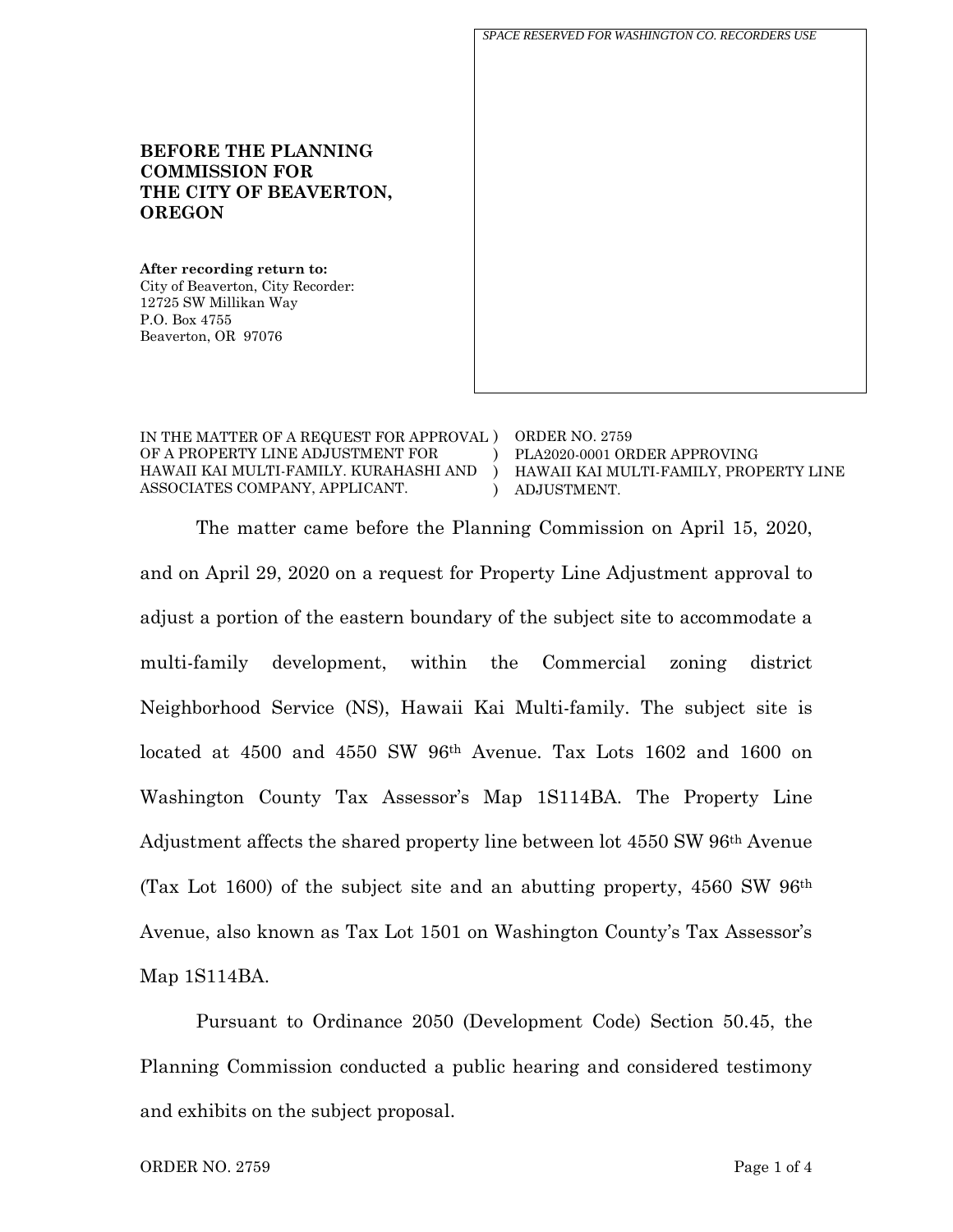The Commission, after holding the public hearing and considering all oral and written testimony, adopts the Staff Report dated April 8, 2020, Supplemental Staff Memorandum dated April 15, 2020 and Supplemental Staff Memorandum dated April 27, 2020 and the findings contained therein, as applicable to the approval criteria contained in Section 40.45.15.1.C of the Development Code.

Therefore, **IT IS HEREBY ORDERED** that **LD2019-0003** is **APPROVED**, based on the testimony, reports and exhibits, and evidence presented during the public hearing on the matter and based on the facts, findings, and conclusions found in the Staff Report dated April 8, 2020, Supplemental Staff Memorandum dated April 15, 2020 and Supplemental Staff Memorandum dated April 27, 2020, subject to the condition of approval as follows:

# **A. General Conditions, the Applicant shall:**

1. Ensure the associated land use application PLA2020-0001 has been approved. (Planning / ES)

# **B. Prior to approval of the final plat, the applicant shall:**

- 2. Submit electronic copies of the proposed final plat to the City for review and approval, prior to recording. (Planning / ES)
- 3. Submit copies of the proposed final plat to Washington County for preliminary review and comments, to be shared with the City of Beaverton, prior to recording. (Planning / ES)
- 4. Show the dedication of a six (6) foot easement along the property's frontage to SW 96th Avenue to Washington County for purposes of public access to the sidewalk. (Transportation/KM)
- 5. Have commenced construction of the site development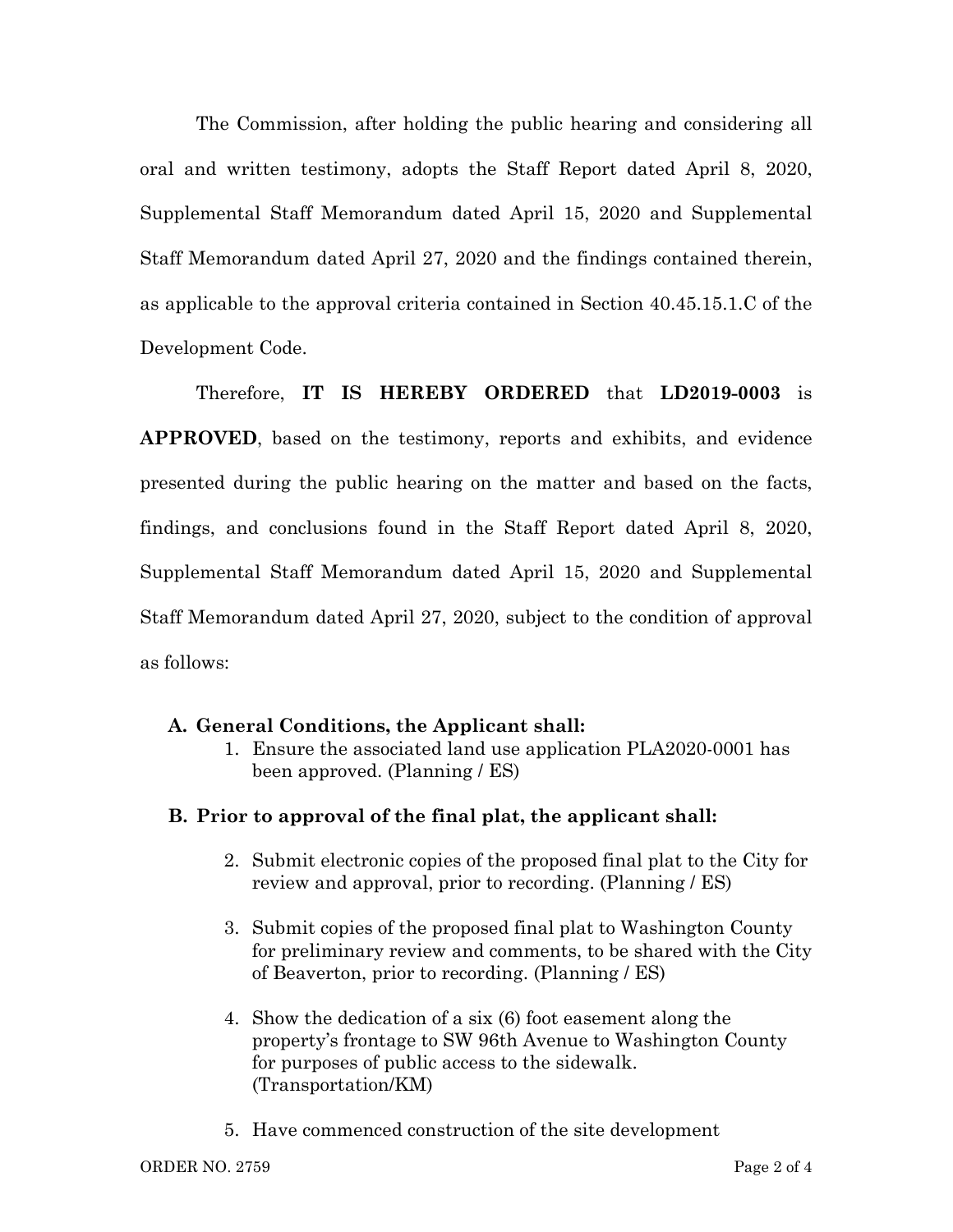improvements to provide minimum critical public services to the proposed lot (access graded, cored and rocked; wet utilities installed) as determined by the City Engineer and to allow for verification that the location and width of proposed rights of way and easements are adequate for the completed infrastructure, per adopted City standards. (Site Development Div./TDM)

- 6. Show granting of any required off-site easements on the plat, along with plat notes as approved by the City Engineer for area encumbered and County Surveyor as to form and nomenclature. The applicant's engineer or surveyor shall verify all pre-existing and proposed easements are of sufficient width to meet current City standards in relation to the physical location of existing site improvements. (Site Development Div./TDM)
- 7. Submit an owner-executed, notarized, City/CWS standard private stormwater facilities maintenance agreement, with maintenance plan and all standard exhibits for each parcel, ready for recording concurrently with the final plat at Washington County. (Site Development Div./TDM)

Motion **CARRIED**, by the following vote:

**AYES:** Lawler, Overhage, Nye, Saldanha, Uba, Winter. **NAYS:** None. **ABSTAIN:** None. **ABSENT:** Brucker.

Dated this  $_7$ <sup>th</sup> day of  $_5$  May  $_3$ , 2020. May 2020.

To appeal the decision of the Planning Commission, as articulated in Land Use Order No. 2759 an appeal must be filed on an Appeal form provided by the Director at the City of Beaverton Community Development Department's office by no later than 4:30 p.m. on

\_\_\_\_\_\_\_\_\_\_\_\_\_\_\_\_\_\_\_\_\_\_\_\_\_\_\_\_\_\_\_\_\_\_\_\_\_\_\_\_\_\_\_\_\_\_\_\_, 2020. May 18